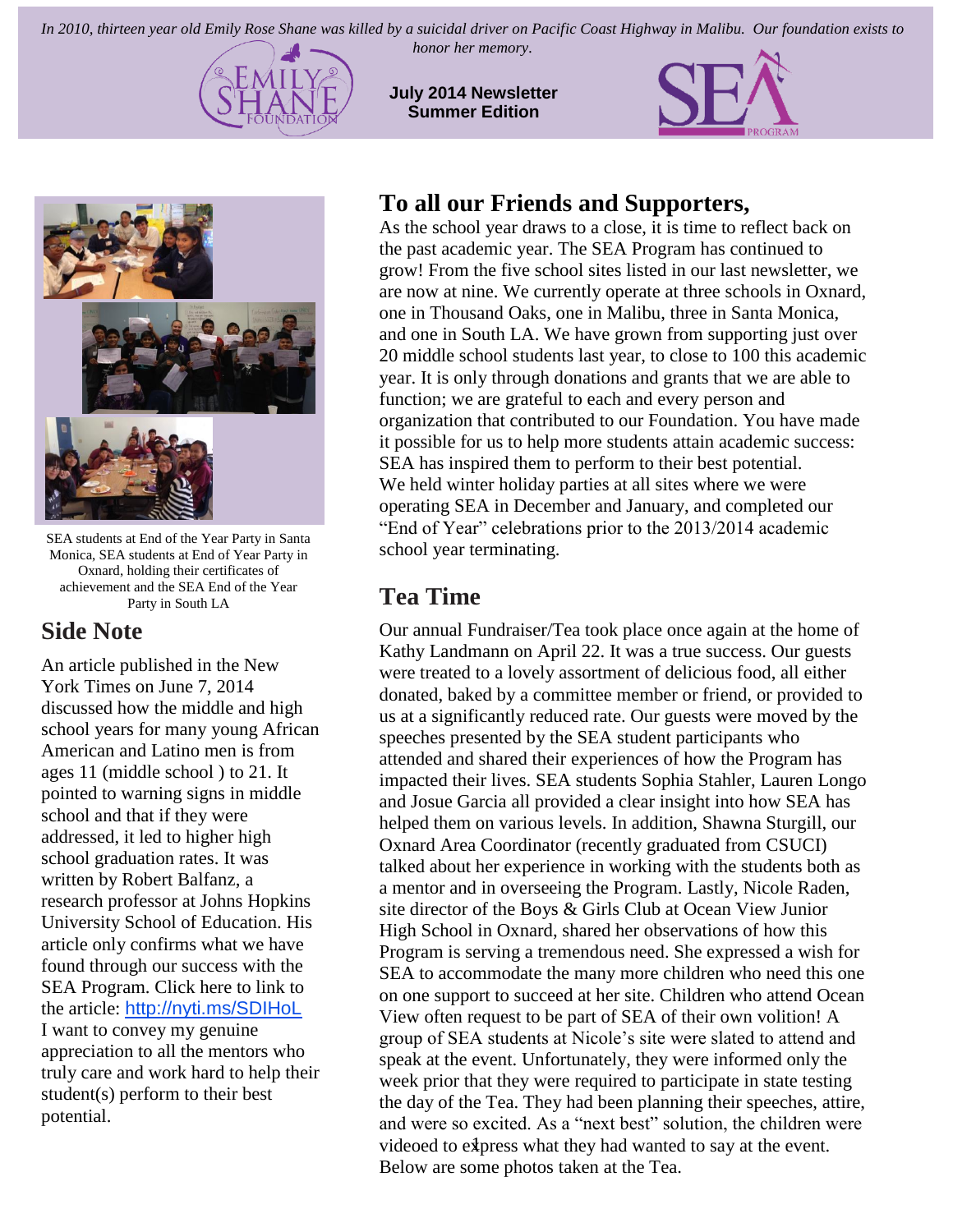#### **New Avenues**

We are delighted to announce that Libby Jacobson, our SEA Program Executive Coordinator, is pursuing a Masters of Science degree at USC in Social Entrepreneurship. Once completed, she will be armed with new skills and greater knowledge to help guide the Foundation into the future as we grow the SEA Program. In addition, Libby will glean new contacts that can serve to benefit our Foundation. A special congratulations goes to student Angel at Rio Vista Middle School. With the support of his mentor Brad, he attained the "Most Improved Award" for  $7<sup>th</sup>$  grade at Rio Vista Middle School. In addition, he won an "Award of Merit". Brad has worked tirelessly with Angel this entire school year, and said he is so proud of Angel's growth both as a student and person.





Another student, Pedro, at Rio Del Valle Middle School in Oxnard, attained the "Most Improved Award" for  $7<sup>th</sup>$  grade in his second semester. His mentor, Ashley, deserves much of the credit for helping Pedro attain this achievement. These are just two examples of the SEA Program's many success stories this year.

SEA is the greatest program invented. SEA is the greatest program invariant  $55A$  is the of the speed may have<br>This program has changed shy and<br>c. lot of unys. I was very since  $55A$ . This proyer has created shy and light<br>c. lot of ways. I wavely SEA. I'll good of the work<br>HATED is the boot person in the work ATED ishoot, until person in the word<br>mentor is the boat person investment entor is the boom about myself, more<br>She has toght me about more about school!<br>Ubout Organizing and way more sheet She has taken<br>ubset creanining and way more street<br>She has saved me from the wrong street ubout organizing. He wrong street<br>She has saved me from the school and myself<br>Path and made me love school and myself She has saved the hove school and the<br>path and made me love school as me<br>cagain.Without SEA I wouldn't be have! path and mean<br>cigain/without SEA I wouldn't be kave!<br>I love SEA and never want to kave! Sern Without St.A I was to kave!<br>Seain Without St.A and never want to kave!<br>I love SEA and never Ms, Ellen and Ms. Libby<br>Thank you, Shawna, NSEA. Thank you, show Loven



(Left) The 2014 Tea Committee, (top right) Sweet treats at the tea, (bottom right) Ellen Shane with Kathy Landmann who graciously opened her beautiful home for the tea.



**\*\*\*SAVE THE DATE\*\*\* BENEFIT TO SUPPORT THE EMILY SHANE FOUNDATION TO BE HELD ON FRIDAY EVENING, OCTOBER 17, 2014 AT HAMILTON GALLERIES ON OCEAN AVE. IN SANTA MONICA**

Ellen and Libby

#### **In other news**

My husband Michel and I were proud recipients of a "Dolphin Award" in March. This award is bestowed to members of the Malibu community who have impacted others through significant, positive actions. We were recognized for our Foundation's SEA Program, "Pass it Forward" campaign, and focus on advocating for safety on Pacific Coast Highway. We were humbled by being honored with the others who merited this award, as their achievements are all remarkable. It was extremely meaningful to be acknowledged by our community for our Foundation's work; however, our true reward is keeping Emily's memory alive by helping others in her honor. Here is the link to an article in the Malibu Times about us being awarded this honor : [2013 Dolphin Award Winne#A74BEC](http://www.malibutimes.com/malibu_life/article_061afd6c-9f2d-11e3-854b-0019bb2963f4.html) On June 6, Michel and I attended the Malibu High School graduation, as this was Emily's class. The graduates were wearing purple wristbands to commemorate her, kindly donated by the Sills family. The inscription on them said: Be Kind. Be Positive. Reach for the Stars. Emily would now be 17. We often wonder what she would look like now and what she would be doing with her life. To mark this milestone, Michel wrote a message to the graduating class. It was printed in the Malibu papers and published in the Huffington Post. He also posted it on Facebook. It is truly heartfelt and powerful. Here is the link to the message by Michel to all graduates at Malibu High School. [Click here to read Michel's Blog.](http://floatingdownariversoftears.blogspot.com/2014/05/an-open-letter-to-graduating-class-of.html)

### **CHECK OUT THIS VIDEO OF A SEA STUDENT AT ST. ANNE SCHOOL IN SANTA MONICA! [CLICK HERE](https://www.youtube.com/watch?v=TURN3SXba4k)**

Letter to SEA from student Armando,  $\frac{\text{Accuracy}}{\text{Mean}}$ Ocean View Junior High School, Oxnard